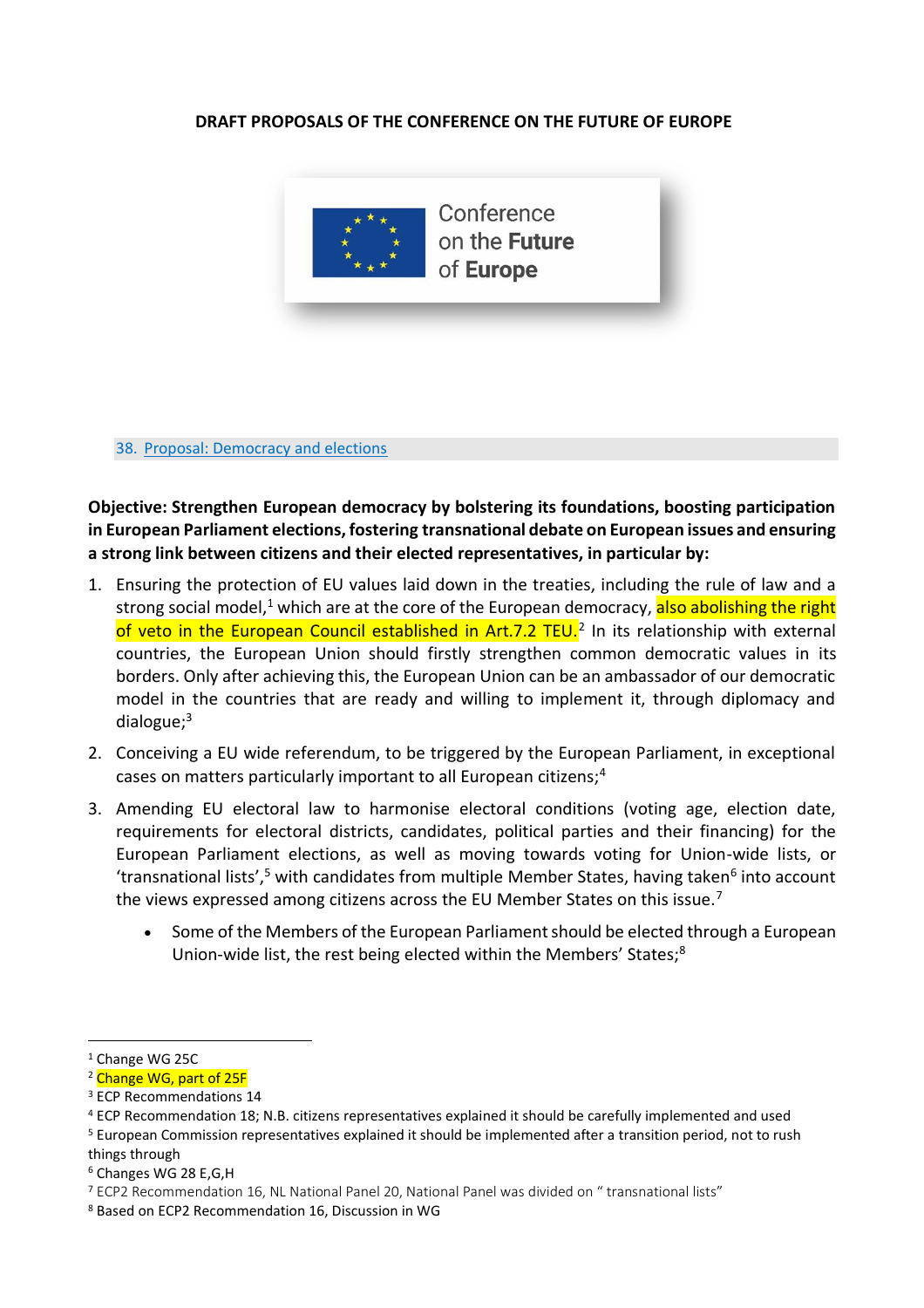- This reform should also aim at facilitating digital voting possibilities<sup>9</sup> and guaranteeing effective voting rights for persons with disabilities,<sup>10</sup>
- *The reform should ensure that young people are fully able to participate in the representative democracy by lowering the voting age to 16 and by harmonising the minimum age to stand for election with the voting age*. 11
- 4. Strengthening links between citizens and their elected representatives, taking into account national specificities and citizens' desire to be closer to them and have a feeling that their concerns lead to specific action by elected representatives in the European Parliament and national parliaments.<sup>12</sup> This is a universal issue and people of all ages should be engaged;<sup>13</sup>
	- European citizens should have a greater say on who is elected as President of the Commission. This could be achieved either by the direct election of the Commission President<sup>14</sup> or a lead candidate system;<sup>15</sup>
	- The European Parliament should have the right of legislative initiative, in order to propose<sup>16</sup> the topics to be discussed and, subsequently, adopt the necessary texts to follow up on the recommendations that emerge from deliberations;  $17$
	- European Parliament should decide on the budget of the EU as it is the right of parliaments at the national level; <sup>18</sup>
	- Political parties, civil society organisations, trade unions should be more lively and accessible in order for citizens to be more involved and engaged in European democracy.<sup>19</sup> This would also contribute to stimulate the inclusion of EU topics in public

<sup>9</sup> ECP2 Recommendation 19 and MDP

<sup>10</sup> European Economic and Social Committee

<sup>&</sup>lt;sup>11</sup> Change WG 31A: supported by DK representative of national events, however, ECP disagree. The matter is for further reflection.

<sup>12</sup> Change WG 32B

<sup>13</sup> ECP2 Recommendation 36, BE and FR National Panels

<sup>14</sup> FR National Panel ("*electing the President of the European Commission by universal suffrage*"), MDP (*Final Kantar Report: Group of contributions discusses the direct election of the Commission President by citizens)*

<sup>15</sup> EP position: *the lead candidate of the European political party that has obtained the highest share of votes at European elections, who is able to be supported by a majority of European Parliament's Members, shall be elected President of the European Commission. In case a coalition majority cannot be reached, the task should be assigned to the next lead candidate. To this end, European political parties may nominate candidates to run for the Commission President's post.* Mr Paulo Rangel: *in order to reinforce the lead candidate process the positions of the European Parliament and the European Council should be reversed and this implies a treaty change: the Parliament would propose and the Council would approve the President of the Commission*. MDP (*Final Kantar Report: "Group of contributions discusses the election of the Commission President and appointment of commissioners, including the Spitzenkandidaten system).* EYE, pag. 23: "*The candidates for the President of the Commission should not be elected in backroom negotiations among winning parties. We should enforce the so-called "Spitzenkandidaten" system, where each party announces their candidate for the President of the Commission before the election campaign in the case that this party gains a majority. Through active participation in the campaign and direct interaction with the citizens, the future President could become more closely connected to the European population*." , and discussion WG <sup>16</sup> Change WG 34C

<sup>17</sup> BE National Panel (3.2), FR National Panel (11),- MDP (Final Kantar Report: "*Regarding the European Parliament, contributors most often call for it to be granted real powers of legislative initiative")*

<sup>18</sup> MDP (Final Kantar Report: "*Regarding the European Parliament, (…) There are also calls for it to be granted fiscal powers*). On April 13, 2022, the WG members of the Council component object to the contents of this recommendation in the non-paper. To be brought to the Executive Board's attention.

<sup>19</sup> MDP (Final Kantar Report: "*According to another contribution, parties should become more accessible to people from different cultural or socioeconomic backgrounds*")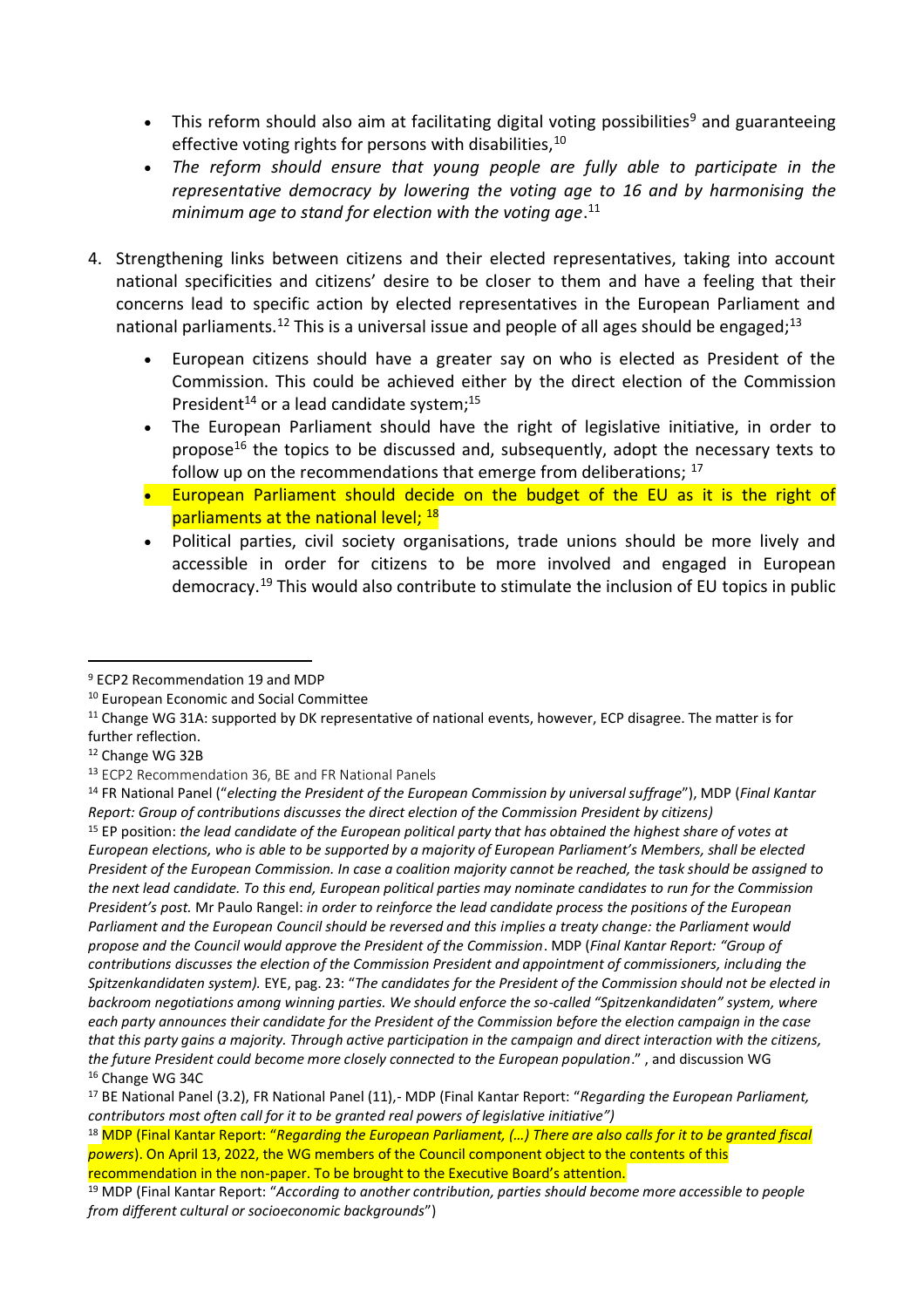debates via political parties, organised civil society and social partners, not only during European elections but ahead of national, regional and local elections as well;<sup>20</sup> Democracy is embodied in the institutions and in society at large, including in the workplace through the role of social partners.<sup>21</sup>

## 39. Proposal: EU decision making process

**Objective: Improve the EU's decision-making process in order to ensure the EU's capability to act, while taking into account the interests of all Member States and guaranteeing a transparent and understandable process for the citizens, in particular by**

- 1. Reassessing decision-making and voting rules in the EU institutions, focusing on the issue of unanimous voting, which makes it very difficult to reach agreement, while ensuring a fair calculation of voting 'weights' so that small countries' interests are protected;<sup>22</sup>
	- All issues decided by way of unanimity should be decided by way of a qualified majority. The only exceptions should be the admission of new membership to the EU and changes to the fundamental principles of the EU as stated in Art. 2 TEU and the Charter of Fundamental Rights of the European Union.<sup>23</sup>
- 2. Ensuring transparency of decision-making by allowing independent citizens' observers to closely follow the decision-making process, guaranteeing broader<sup>24</sup> right of access to documents, and develop on this basis stronger links and an enhanced dialogue between citizens and the EU institutions;<sup>25</sup>
	- The EU needs to improve the transparency of its decision-making process and institutions. For instance, the meetings of the Council and the European Parliament, including its votes, should be broadcasted online in the same way. This would allow interested citizens to follow EU policymaking, and hold politicians and policy-makers accountable;<sup>26</sup> the European Parliament's right of inquiry should be strengthened;<sup>27</sup>
	- EU decision-making process should be further developed so that national, regional, local representatives, social partners and organised civil society are more involved.<sup>28</sup> Interparliamentary cooperation and dialogue should be strengthened. National parliaments should also be closer involved in the legislative procedure by the European Parliament, e.g. by way of participation in hearings.<sup>29</sup> In addition, a better involvement of the subnational level and of the Committee of the Regions helps to take better into account the experiences gained with the implementation of EU law.<sup>30</sup>

<sup>20</sup> Committee of the Regions in WG

<sup>21</sup> Change WG 38, compromise formulation

<sup>22</sup> ECP2 Recommendation 20

<sup>23</sup> ECP4 Recommendation 21

<sup>24</sup> Change WG 43

<sup>25</sup> ECP2 Recommendation 34, NL National Panel

<sup>26</sup> Discussion in WG based ECP2 Recommendation 34, NL National Panel, MPD (Final Kantar Report: "*Increased transparency and greater involvement of the citizens is supported*"

in EU decision-making process is also supported

<sup>&</sup>lt;sup>27</sup> Change WG 44A. On April 13, 2022, the WG members of the Council component object to the contents of this recommendation in the non-paper. To be brought to the Executive Board's attention.

<sup>&</sup>lt;sup>28</sup> WG discussion(presentation by National Parliaments and Committee of the Regions)

<sup>29</sup> Change WG 45C

<sup>30</sup> Change WG 46B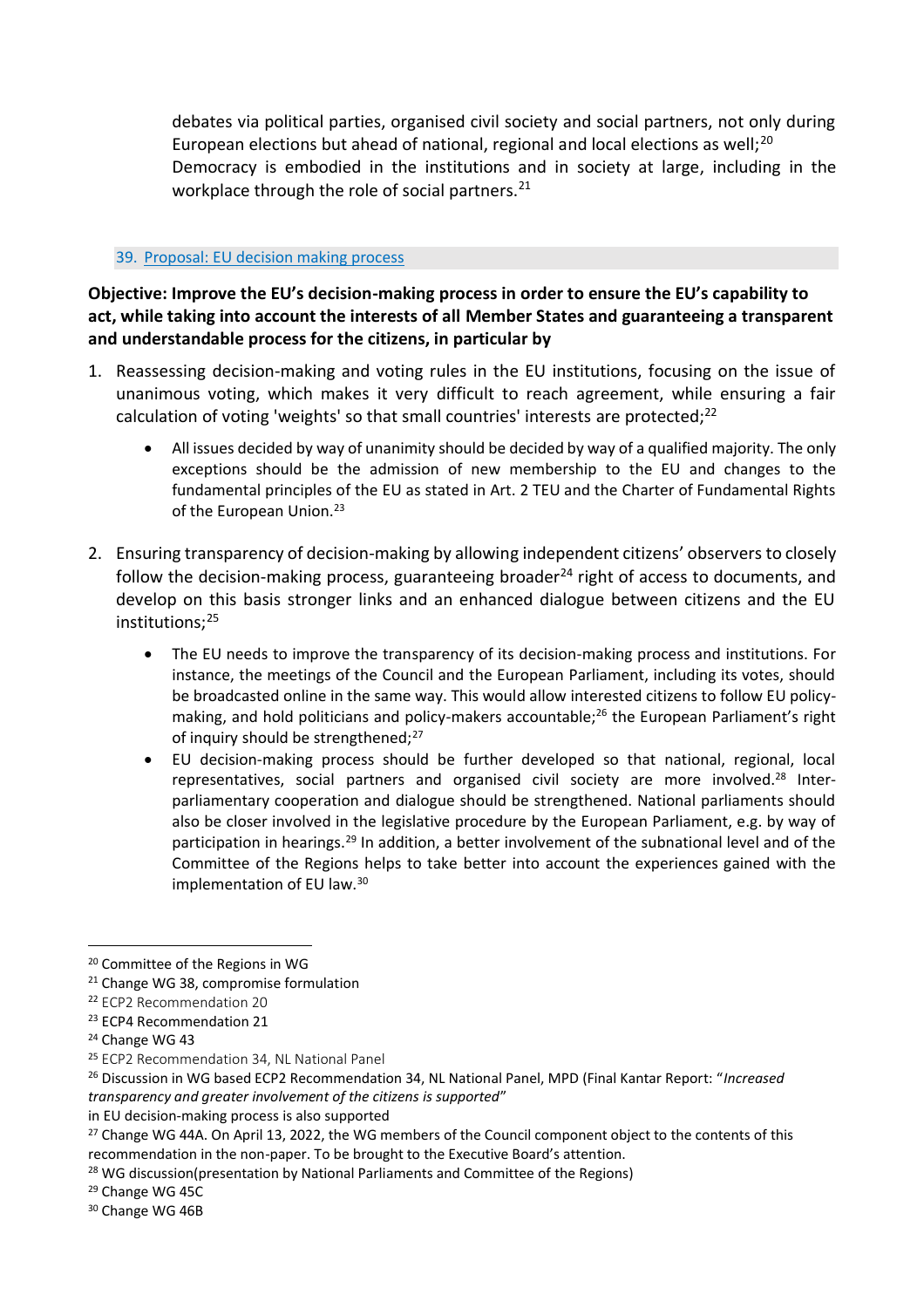- 3. Considering changing the names of EU institutions to clarify their functions and respective role in the EU decision-making process for citizens; $31$ 
	- The EU decision making process should be based on a clearer and more understandable structure, resembling national systems, $32$  explicitly reflecting the division of competences between the European institutions and the Member States;<sup>33</sup>
	- For example, the Council of the EU could be called the Senate of the EU and the European Commission could be called the Executive Commission of the EU.<sup>34</sup>
- 4. Enhance the European Union's delivery capacities in key important areas;<sup>35</sup>
- 5. Ensure proper civil and social dialogue mechanisms and processes at every step of the EU decision-making process, from impact assessment to policy design and implementation.<sup>36</sup>
- 6. Reform the way the European Union works by better involving social partners and organised civil society. Strengthening the existing structures in order to better reflect the needs and expectations of EU citizens in the decision-making process, given their importance in the European democratic life. Within this framework, enhance the institutional role of the EESC and empower it as facilitator and guarantor of participatory democracy activities like structured dialogue with civil society organisations and Citizens' panels. A lively civil society is crucial for the democratic life of the European Union.<sup>37</sup>
- 7. Reopening the discussion about the constitution, where applicable, to help us align better on our values. A constitution may help to be more precise as well as involve citizens and agree on the rules of the decision-making process;<sup>38</sup>

## 40. Proposal: SUBSIDIARITY

- 1. Active subsidiarity and multilevel governance are key principles and fundamental features for the EU functioning and democratic accountability; $39$
- 2. The EU should review the mechanism allowing national Parliaments to assess whether new legislative proposals at the European level do not intrude on their legal competences and to be granted the possibility to suggest a legislative initiative to the European level. Such mechanisms should also be enlarged to all regional parliaments within the EU that have legislative power; $40$
- 3. Reform the Committee of Regions to encompass adequate channels of dialogue for regions as well as cities and municipalities, giving it an enhanced role<sup>41</sup> in the institutional architecture, if matters with a territorial impact are concerned;<sup>42</sup>

<sup>32</sup> Discussion WG based on need expressed in ECP2 15 to "clarify EU institutions functions", MDP (Final Kantar Report: "There are also  $(...)$  suggestions to deepen the bicameral legislature in the EU"

<sup>31</sup> ECP2 Recommendation 15

<sup>33</sup> Change WG 48B

<sup>&</sup>lt;sup>34</sup> ECP2 recommendation 15

<sup>&</sup>lt;sup>35</sup> Discussions in the WG

<sup>&</sup>lt;sup>36</sup> Change WG 52A

<sup>&</sup>lt;sup>37</sup> EESS, compromise formulation

<sup>&</sup>lt;sup>38</sup> ECP Recommendation 35, FR National Panel, plus changes WG combined 51C, D

<sup>39</sup> Change WG 53D

<sup>40</sup> Discussion in WG, National Parliaments

<sup>41</sup> Discussion in WG, CoR and EESC; Final Kantar Report, pag. 85

<sup>42</sup> Change WG 58B